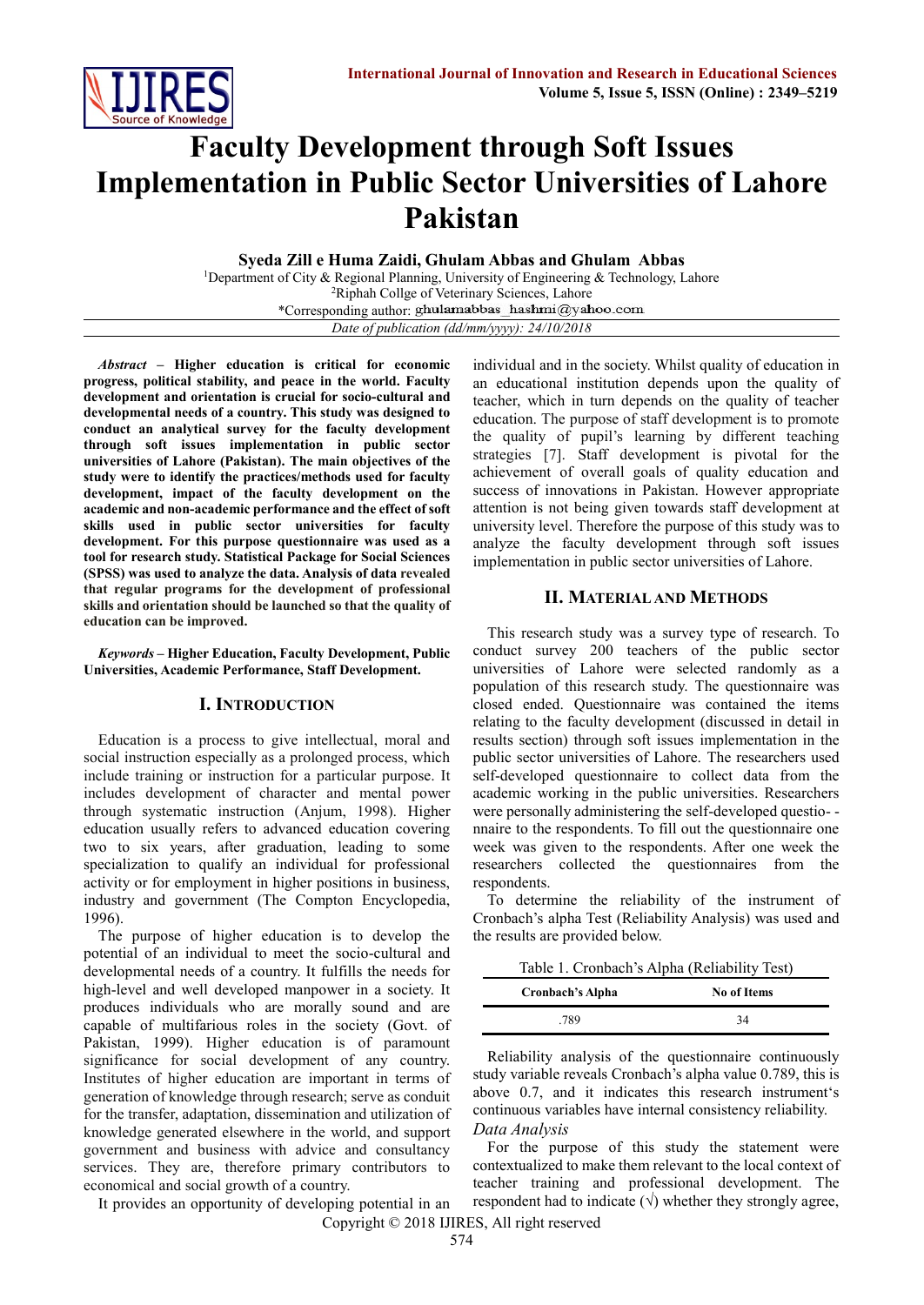

agree undecided, disagree and strongly disagree. The scoring was ranging from 5, 4, 3, 2, and 1accordingly. The scores were provided 5 to strongly agree, 4 to agree, 3 to undecided, 2 to disagree and 1 to strongly disagree. The level of significance for this study was chosen at 0.05 probabilities.

After collection, the scoring of the data were made and data then were entered into the computer Statistical Package for Social Sciences (SPSS) for analysis. Both types of statistics, descriptive and inferential were used. For reliability of the research instrument Cronbach Alpha test was used with the help of the SPSS. For the validity of the research instrument the opinion of the different expert of the management sciences field was taken.

Analyzed result was interpreted; findings were made on the basis of the analysis. Then the researchers draw conclusions and made recommendations on the basis of findings and data analysis. The research instrumented consisted on two sections. In section I demographic information of the respondents were asked and in section II faculty development through soft issues implementation in public sector universities of Lahore statements were presented. A pool of items was generated with help of literature. Cronbach's Alpha test was used to find out the reliability of the research instrument. Final reliability of the research instrument was .789.

## **III. RESULTS**

The findings derived on the basis of data analysis described that most of the respondents (51.5%) responded strongly agree and (14.5%) agree to the professional training of staff of higher education institutions. Most of the respondents (55.5%) responded strongly agree and 19.5% agree to the job training of the staff after selection. Most of the respondents (64%) responded strongly agree to the statement need assessment is necessary before launching the training program. Most of the respondents (53.5%) responded strongly agree to the statement academic staff of higher education needs training in the field of philosophy of education. Most of the respondents (43.5%) of the respondents responded strongly agree to the statement to the philosophy of education. Most of the respondents (59.5%) of the responded strongly agree to the statement training for the teachers at university level will be beneficial. Most of the respondents (53.5%) responded strongly agree to the statement educational philosophy. Most of the respondents (64.5%) responded strongly agree to the statement research techniques. Most of the respondents (39.5%) responded strongly agree to the statement professional trend. Most of the respondents (64.5%) responded strongly agree to the statement professional competencies. Most of the respondents (39.5%) responded strongly agree to the statement professional attitudes. Most of the respondents (44.5%) responded strongly agree to the statement professional ethics. Most of the respondents (49.5%) responded strongly agree to the statement global innovation in teaching strategies. Most of the respondents (30.5%) responded strongly agree to the statement classroom man-agement.

Most of the respondents (54.5%) responded strongly agree to the statement counseling and guidance. Most of the respondents (50.5%) responded strongly agree to the statement students discipline. Most of the respondents (65.5%) responded strongly agree to the statement communication skills. Most of the respondents (52.5%) responded strongly agree to the statement learning theories. Most of the respondents (46.5%) responded strongly agree to the statement supervision. Most of the respondents (41.5%) responded strongly agree to the statement development of instructional material. Most of the respondents (50%) responded agree to the statement preparation of instructional material. Most of the respondents (60%) responded strongly agree to the statement preparation of lesson plan. Most of the respondents (44%) responded strongly agree to the statement use of audio visual aids. Most of the respondents (43.5%) responded agree to the statement time table planning. Most of the respondents (55.5%) responded strongly agree to the statement test formation. Most of the respondents (36.5%) responded strongly agree to the statement preparation of question papers. Most of the respondents (30.5%) responded strongly agree to the statement marking of tests. Most of the respondents (28.5%) responded strongly agree to the statement interpretation of results. Most of the respondents (30.5%) responded strongly agree to the statement feedback based on evaluation. Most of the respondents (26.5%) responded strongly agree to the statement development of instructional material.

Most of the respondents (43.5%) responded strongly agree to the statement selection of master trainers. Most of the respondents (41.5%) responded strongly agree to the statement evaluation of trained staff. Most of the respondents (36.5%) responded strongly agree to the statement selection of the venue of training. Most of the respondents (65.5%) responded strongly agree to the statement of duration of training. Most of the respondents (75.5%) responded strongly agree to the statement computer usage in the training of the university teacher. Most of the respondents (32.5%) responded strongly agree to the statement incentives of training.

## **IV. DISCUSSION**

In the present study majority of the respondents admitted that the professional training is necessary for the staff of higher education institutions such as the public universities that will play the positive role in the enhancement of quality of teaching and instructions. This study analyzed that the academic staff of the public universities require training in the ranges of research techniques, professional trends, professional competencie- -s, global innovation in teaching strategies, classroom management, counseling and guidance so that the best application of the innovative techniques the learning of the students can made effective. The respondents agreed that the training in the field of the communication skills, administration, supervision, instructional development, test development, computer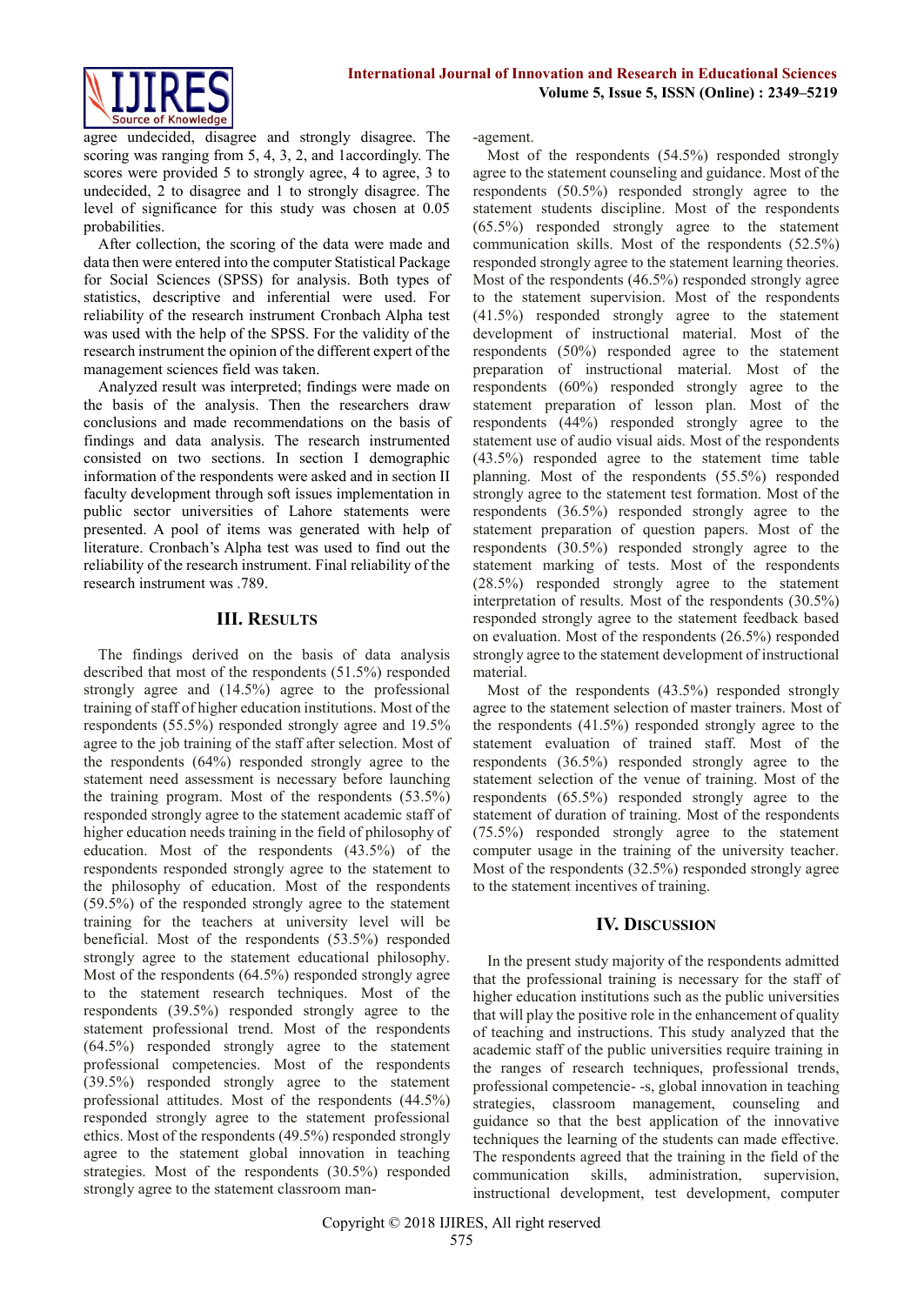

usage, and financial matters and in service matter is also required by the academic staff for the proper proceeding of different administrative and management and instructional task.

More number of the respondents were of the view that the need assessment is necessary before launching the training programs in the field of education so that the training can be make effective and according to the requirement. Most of the respondents are also agree on the selection of the training venue that may be the special academic training institute for the academic staff, the most appropriate are the Higher Education Commission campus of the universities or may be the provincial headquarters of the training institutes. Permanent and competent master trainers should be selected for the training of the university's academic staff was the views of the most of the respondents. More of the respondent's favor the incentives of training may be in the form of appreciation letter, salary increments, cash prizes, job confirmation, and promotion on the basis of job assessment also incentives may be provided to motivate the employees to achieve the objectives of high quality level of performance.

The purpose of faculty development is to achieve an objective of higher vision with commitment and lager spending in education (Govt. of Pakistan, 1999).The general purpose of training is to improve the performance of individuals and organizations. The results of training should be immediate, specific and measurable in terms of how well it has met its purpose of producing improved performance [6]. The purpose of professional development is to improve the quality and consistency of teaching so that student learning is improved. The effectiveness of teacher development programs and strategies thus should be measured by individual teacher improvement and by improved academic institutions performance that results from the effects of accumulated teacher improvement. In the Webb surveys the background to positivism, a view of the world that seeks to base knowledge on rational, logical and empirically verifiable information, and how the critique of positivist scientific method concluded that scientific knowledge is provisional [9].

When teaching with new technology, the most common form of support given to academic staff seems to be to show them how to use the technology [8] rather than to investigate how the technology can be used to aid the teaching and learning process [2]. Schon argues that even knowing a theoretical principle is insufficient because teachers need to recognize a classroom ventasone where the principle applies. Therefore they also need the ability to identify events and distinguish among cases [7].

Wenger argues that there is an important distinction between education and training Education, in its deepest sense and at whatever age it takes place, concerns the opening of identities - exploring new ways of being that lie beyond our current state. Whereas training aims to create an inbound trajectory targeted at competence in a specific practice. It places students on an outbound trajectory toward a broad field of possible identities (Wenger 1998:263). Instructional strategies and tools must be based on some theory of learning and cognition. In a comprehensive article Bonk and Cunningham also find most hope for computer supported collaborative learning developments within the socio-cultural theoretical framework [1]. While this article is more focused on the technology aspects there are some helpful insights relating to pedagogy which help to focus thinking on similar issues related to staff development. Key Concepts of Innovative Change has drawn on a wide range of research that provides insight into the process of innovation and change to see what can be learnt to support innovations in the use of ICTs in higher education [6]. Two aspects seemed relevant to staff development. Whilst recognizing that innovation is complex and challenging with in large organizations such as universities [8].

Key factors that impact the quality of higher education are well thought-out as: the worth of faculty, curriculum standards, technological set-up existing, research environ- ment, educational culture, sanction regime, governance and the organizational policies and processes applied in institutions of higher education [12]. Akhtar *et al.* (2010) concluded that academic culture and leadership are critical factors for the implementation of self-assessment Manual (SAM) in most of the universities. Quality Enhancement Cells (QEC) is playing a significant role for implementati- -on of SAM. Semester and Semester with Annual system of education are contributing better for self-assessment Manual implementation regarding QEC role. QEC should launch an advocacy move for the self-assessment in the institution. Semester system should be encouraged and practiced in higher education institutions in Pakistan [11]

The general purpose of training is to improve the performance of individuals and organizations. The results of training should be immediate, specific and measurable and the purpose of professional development is to improve the quality and consistency of teaching so that student learning is improved. The effectiveness of teacher development programs and strategies thus should be measured by individual teacher improvement and by improved academic institutions performance that results from the effects of accumulated teacher improvement. The training of high level scientific manpower is a matter of vital national concern. The development of higher education is thus connected to economic development [5]. The scholars with their scholarship must create and innovate new pattern of life. This would require research and scientific investigation of the existing patterns. They need work on the means of production, find new ways for the creation of national wealth, generate new ideas and disseminate knowledge to the younger generation [10]. The consequential challenge for this research project was to identify how best to incorporate this positive belief into effective staff development. There are related issues of organizational culture, which needed to be considered as these would impact on individual staff. There is also general agreement in the literature that innovation goes through stages.

# **V. CONCLUSION**

It is concluded from the analysis of the data that teaching staff of the higher education institutions such as public